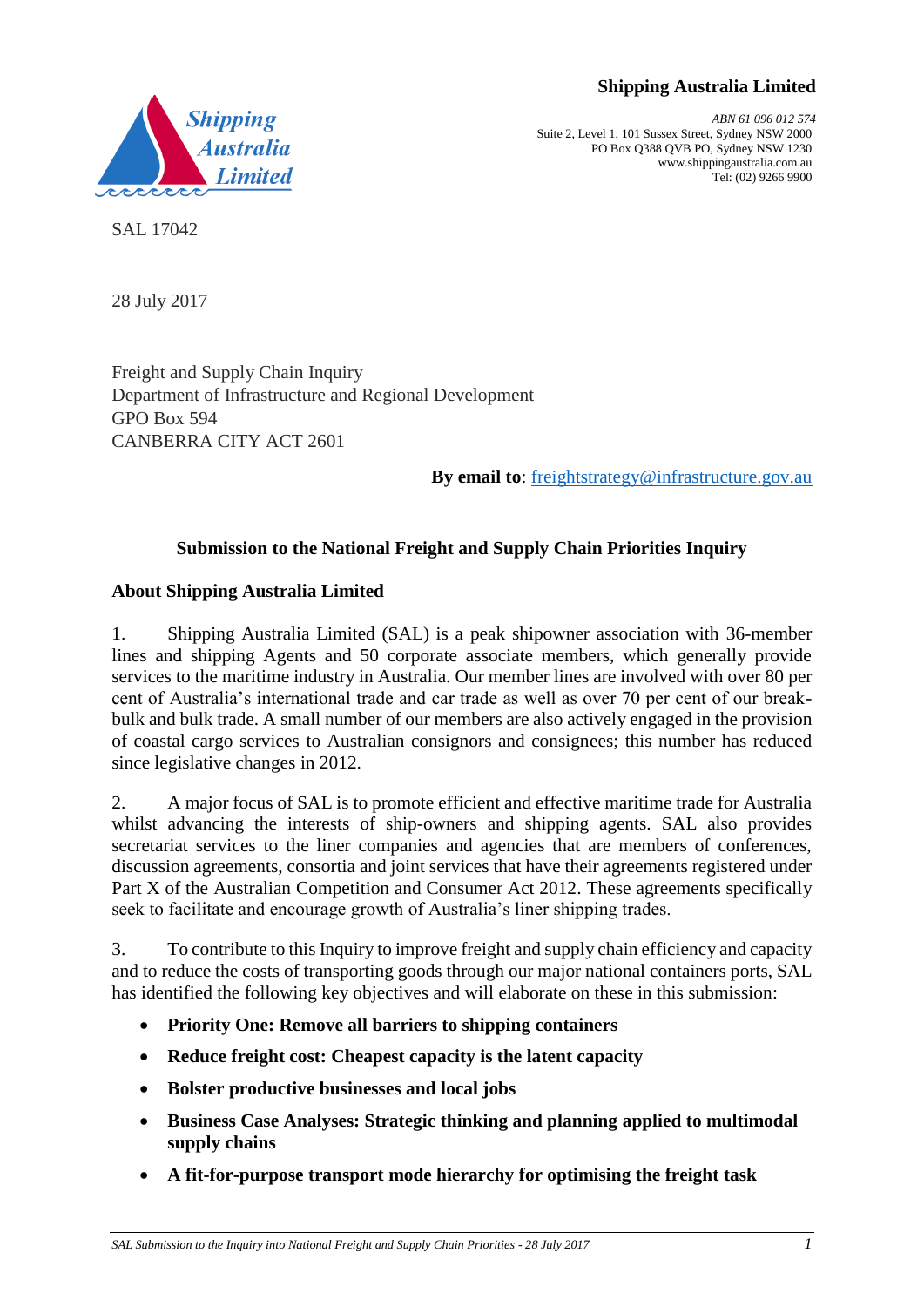4. Responses to some of the select questions to this inquiry in the context the Australian Transport Assessment and Planning (ATAP) Guidelines Oct 2016 are provided at Annex A.

## **Introduction**

5. Australia might be girt by sea but the nation's economy is not using its ocean-going infrastructure as efficiently as it could be.

6. Infrastructure Australia's 15-year plan (Australia Infrastructure Plan 2016) uses the word 'reform' 345 times. If it was ever appropriate to conclude that a paradigm shift is required, this report makes the argument for such a shift. Arising as a recommendation of the report, the Inquiry into National Freight and Supply Chain Priorities is therefore a unique opportunity to lead change. On behalf of its members, Shipping Australia Limited (SAL) appreciates the opportunity to contribute to the important work of the Inquiry.

7. The Australian freight and supply chain must undertake a fundamental change. This requires a re-evaluation of the business-as-usual practices of the Australian freight and logistics sector and the historical provision and utilisation of infrastructure.

## **Priority One: Remove all barriers for shipping containers**

8. Australia is an international trading nation and the foundational element in the freight landscape in this country, and the lifeblood of Australia's economy is international shipping. Australia is well serviced by international shipping and there is substantial spare capacity travelling between Australia's coastal ports but not carrying domestic cargo due to regulatory impediments. One of the fundamental changes that is required is removal of the barrier to accessing coastal shipping, thus allowing domestic shippers to integrate with the international supply chain. Prudent and authoritative advice to this effect is clear:

- i. "The Australian Government should amend coastal shipping laws to substantially reduce barriers to entry for foreign vessels" (Productivity Commission's Agriculture Review, 2016);
- ii. "Cabotage restrictions on coastal shipping should be removed" (Competition Policy Review/The Harper Review, 2015);
- iii. "Coastal shipping regulations are undermining the incomes and jobs of many onshore businesses and workers" (Industry Innovation and Competitiveness Agenda, 2014); and
- iv. "More efficient coastal shipping services could help lift Australia's competitiveness and lower prices for consumers" (Australian Competition and Consumer Commission, 2014).

9. The weight of evidence for the benefit of removing this barrier is clear. Significant reform of the coastal shipping regime has been thwarted by the political process and is unlikely to be possible with the current parliament. However, the current Minister has the power to exempt container ships from the Coastal Trading Act (as the legislation allows) just as the former Labour Minister did for the cruise shipping sector in 2012.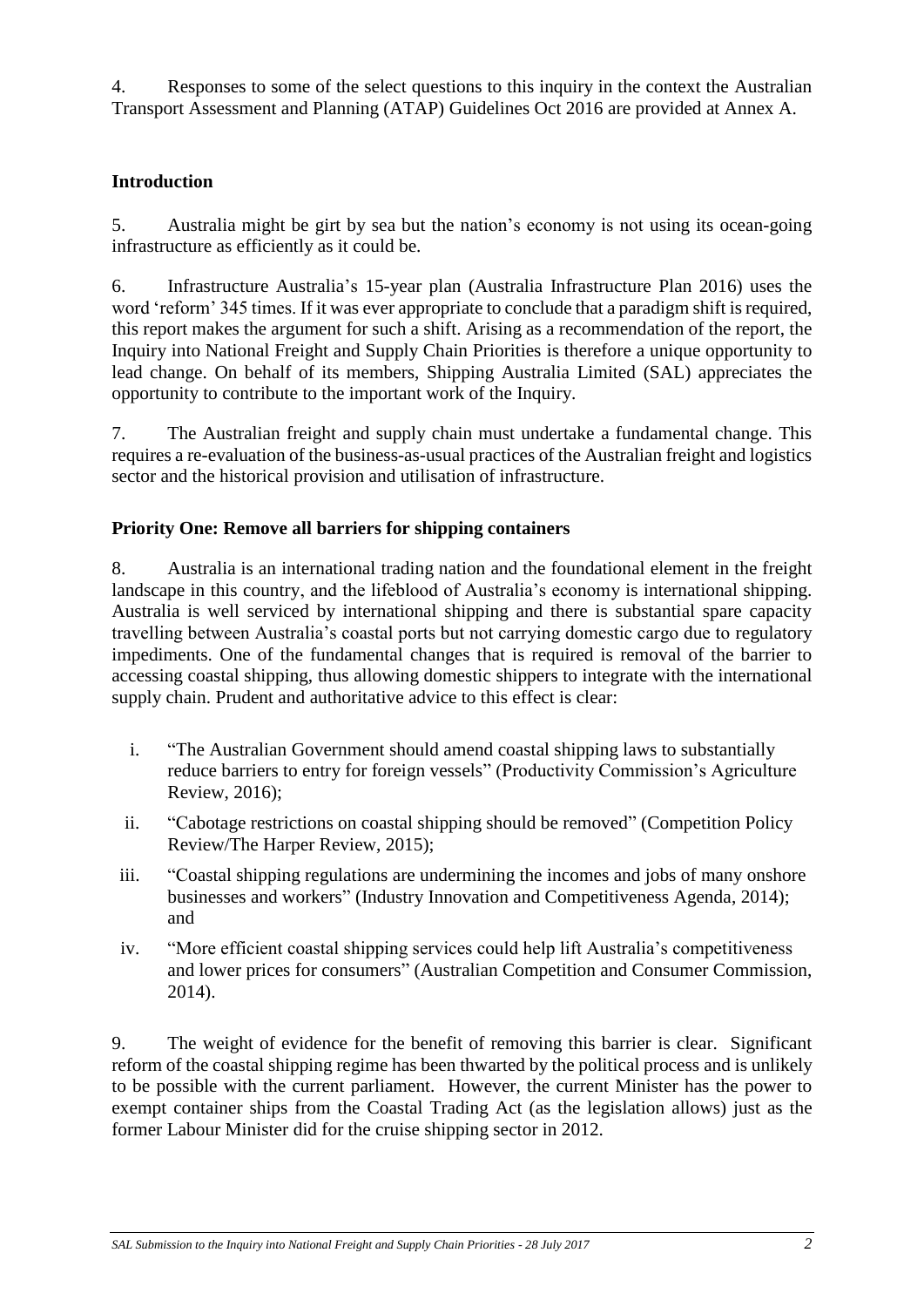# **Reduce freight cost: Cheapest capacity is the latent capacity**

10. When the barriers are removed, Australia's freight supply chains will need to change and become port- focused and for the supporting infrastructure projects to change and become port centric. This can be done quickly by redirecting infrastructure resources committed to networks parallel to the coast line to create hyper-efficient and resilient networks perpendicular to the coast. On this conversion, the new national land transport networks will be complimented by an abundant freight capacity which has evolved with civilisation for the last 5,000 years – shipping. The most environmentally efficient, cost efficient and safest mode of long haul freight transport.

11. In 2013 the first such freight and supply chain strategy published by NSW quoted then BHP Billiton CEO Marius Kloppers "The cheapest capacity that you can normally find is latent capacity."

12. Currently there are numerous hands closing off the tap of this latent capacity, and these hands will have to be removed if domestic shippers are to access it. In a well-functioning economy, the transport sector serves productive industries for the benefit of the wider community. However, in Australia the situation is reversed as noted by the joint Australian and New Zealand Productivity Commissions in 2012:

• "Australian cabotage can directly benefit local shipowners and maritime workers, [but] it does so at the expense of the wider community".

# **Bolster productive businesses and local jobs**

13. Australian businesses that currently supply domestic markets are restricted from utilising shipping and this removes an important stepping stone that is required for those businesses to become exporters. The risk created by this situation was identified in the Productivity Commission's Trade & Assistance Review 2013–14:

• "Policies that seek to direct resources and effort according to priority sectors unavoidably risk disadvantaging other firms or sectors that may be more competitive and have better prospects in global markets".

14. The imperative to support businesses who currently only supply domestic markets to develop into exporters is highlighted in the 2016 Australian Industry Report by Office of the Chief Economist. This report found that, compared to non-exporters within the same industry and jurisdiction, Australian firms that export are larger in measures of employment, valueadding and capital expenditure. It is also worth noting the finding by the 2014 Australian Industry Report that, between 2003/04 and 2013/14, 52,000 and 92,000 jobs were lost in agriculture and manufacturing, respectively.

15. There is little doubt that integration of coastal shipping in the domestic supply chain will dramatically reduce the transport cost. Unfortunately, no business case has been conducted to measure these savings. However, when the international and domestic freight rates are compared, a conservative estimate would conclude a 'double digit' percentage reduction in cost. In this context, consideration should be given again to the modelling in the 2016 Australian Industry Report which demonstrates that a 5% decrease in transport cost would result in cross-industry benefits of:

- \$5.6 B in reduced costs.
- \$971 M of added value, and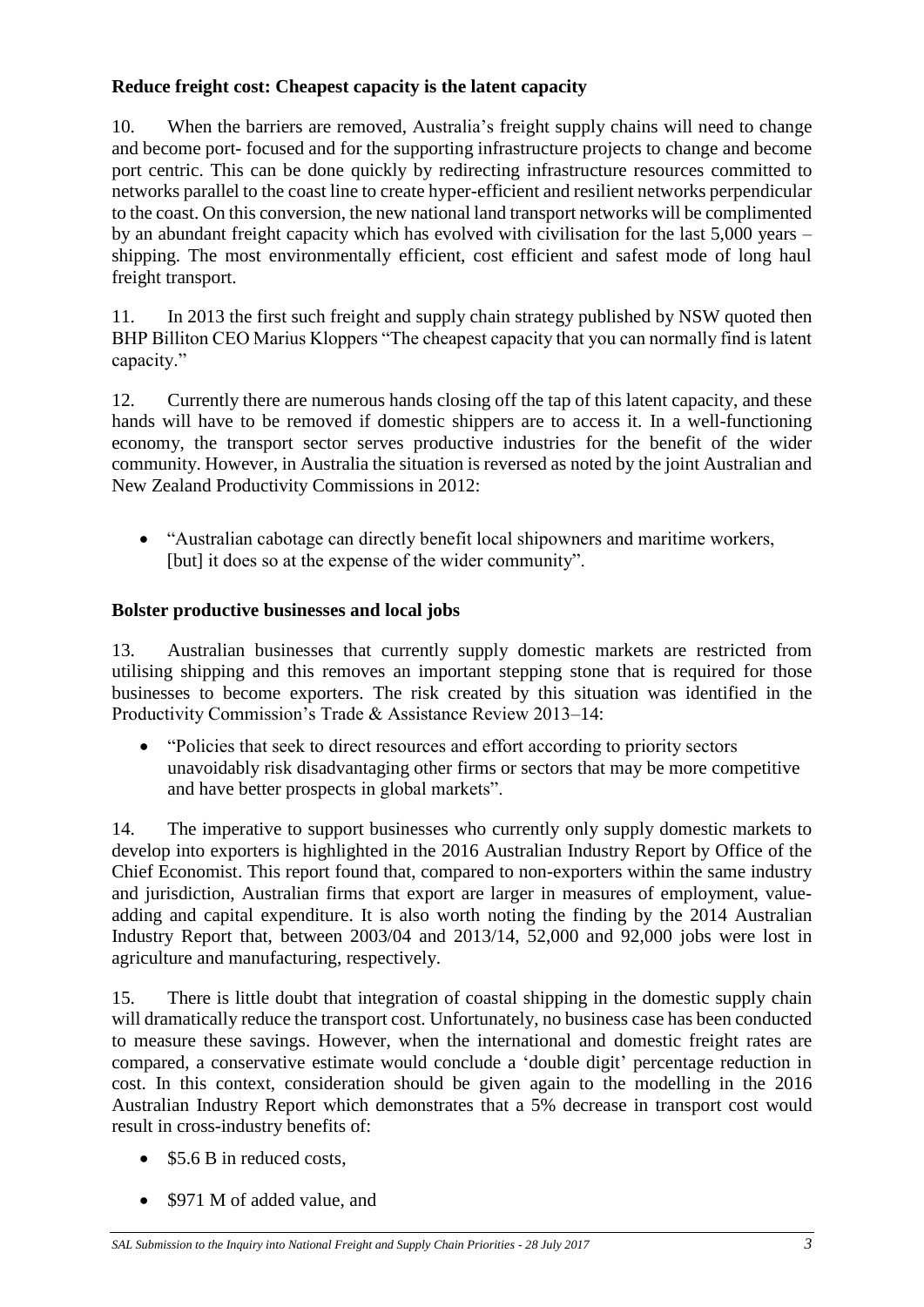• 6,658 full-time equivalent jobs.

# **Business Case Analyses: Strategic thinking and planning to prioritise supply chains**

16. The inability for government to act on best advice and in the interests of the wider community represents a case of regulatory failure. The beneficiaries of this failure are local shipowners and maritime workers; its advantages also extend to the assessment of Infrastructure Investment Projects (IIPs) that support the business models of road and rail freight transport sectors.

17. While it is mandatory for an IIP of over \$100 M to have its business case scrutinised by the Infrastructure Australia as an independent body, no assessment of any business case to date has examined coastal shipping as an alternative option when calculating the greatest benefit to the Australian community and economy.

# - **Priority disorientation: road**

18. A notable example is the recent announcement of a \$515 M upgrade to a section of the Bruce Highway 50 km south of Townsville including the Haughton River bridge. The upgrade aims to ensure that road freight transport will only be disrupted in the future by the largest floods. This example is notable as it contrasts government policy and the recommendation of the Productivity Commission's 2015 Natural Disaster Funding Inquiry: In regard to infrastructure project selection, the specific recommendation was for all governments to have in place "stronger processes for project selection that incorporate requirements for cost–benefit analyses".

19. Given that coastal shipping is available and is a mode of transport that is impervious to flooding it is difficult to imagine that a cost–benefit comparison of the Haughton River bridge upgrade would trump Stage 1 of the proposed Port Expansion Project for Townsville which remains unfunded. The Haughton River bridge upgrade represents a \$515 M investment in a single section of the Bruce Highway so it may remain open during intermittent days of flooding; the Townsville Port Expansion Project is a \$520 M investment to widen the Port of Townsville's shipping channel, enabling the port to handle similarly sized international vessels that call other Australian ports every day.

# - **Priority disorientation: rail**

20. Another notable project in which the business case does not consider coastal shipping amongst the range of individual risks with the potential to impact its viability, is the multibillion-dollar Inland Rail project. Plans for the Inland Rail project make no reference to the potential impact of coastal shipping expansion. This is despite the rail industry's Freight on Rail Group identifying in 2015 that the then-proposed amendments to coastal shipping legislation would "damage the domestic land freight industry through a loss of revenue and a reduction in the capacity of the rail freight industry to invest in infrastructure".

21. These glaring omissions in the assessment of IIPs highlight why it is imperative for coastal shipping to be considered a domestic supply chain option.

# **A fit-for-purpose transport mode hierarchy for optimising the freight task**

22. The penny must drop. As a society, Australia cannot afford to continue to subsidise the land freight transport sector and continue to be denied access to such an abundant resource as coastal shipping. Not only does it commit taxpayers to the funding of tens of billions of dollars in infrastructure construction and maintenance annually, it denies cost savings to domestic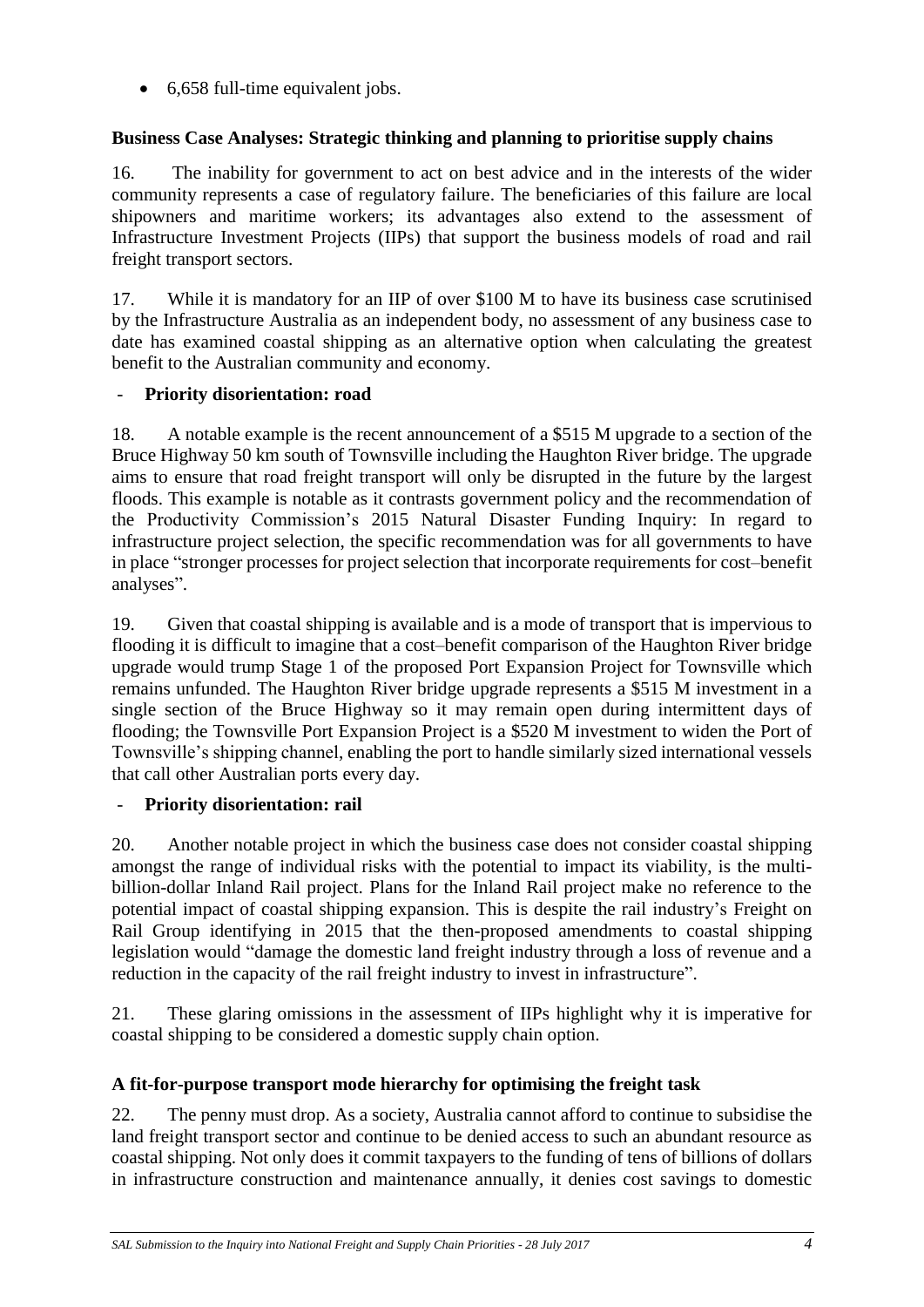businesses and removes the stepping stone required for them to become exporters and more prosperous.

23. When the barrier to accessing coastal shipping is removed and the Council of Australian Governments' agreed principles of Australian Transport Assessment and Planning are applied, domestic and international supply chains will integrate. Once recognised, the latent capacity of coastal shipping will cause IIPs to become port-centric and the freight transport landscape in Australia will be dramatically altered to the benefit of the community, environment and the economy.

24. Australia's freight supply chain priorities require fundamental realignment to assign container shipping to the primary carrying capacity for long haul freight between capital cities and Townsville. The year before the barrier to coastal shipping was raised in 2012, shipping's share of the domestic containerised freight task (non-bulk) was 6.5 per cent. The latest available data shows this share diminished to 4.5 per cent in 2013-14. Shipping's share of the container freight task conflicts with its 20 per cent share of the bulk freight task. This underutilises the capacity of Australia's coastal shipping lanes which are an abundant renewable resource that is unhindered by the congestion, capacity limitations, construction and maintenance of other modes. A strategic plan for Australia's supply chain which prioritises and consigns all modes within a fit-for-purpose hierarchy will optimise the freight task to provide Australians with the best economic, social and environmental outcomes - a triple bottom line focus.

Submission Authorised by:

Rod Nairn, AM

CEO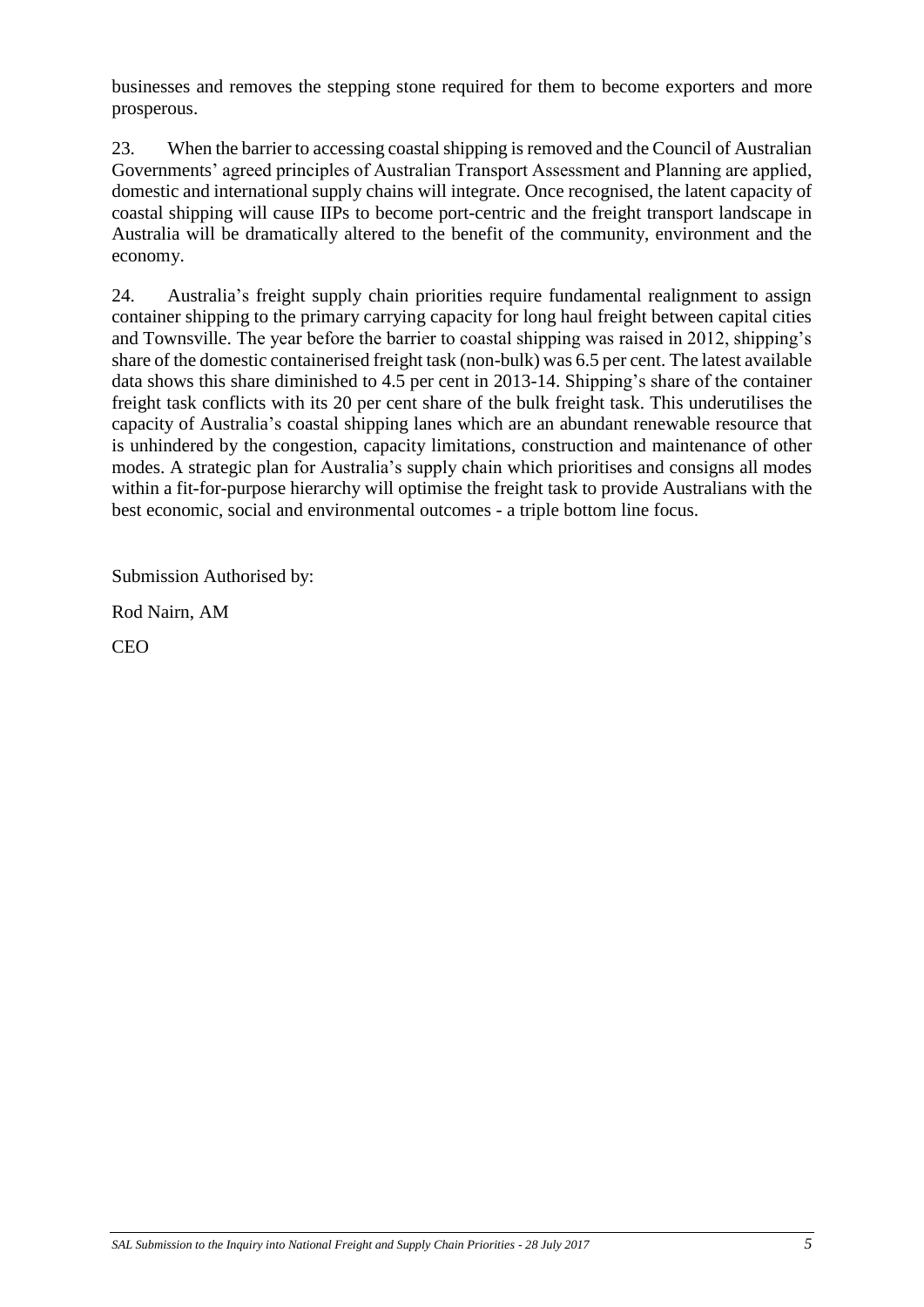**Feedback to some of the select questions to this inquiry in the context the Australian Transport Assessment and Planning (ATAP) Guidelines Oct 2016.**

### *Q 1. What infrastructure is used in your supply chain and how well does it perform?*

*Ans*: We directly use Shipping channels and ports and related infrastructure. These modes also rely absolutely on the connectivity of the cities and rural areas to the ports by road and rail.

### *Q 2. What changes would you like to see to make your supply chain work better?*

#### *Ans***. Integration of the most environmentally and cost-effective modes of transport**

Utilisation of the coastal shipping would enable the 'latent capacity' of international container ships on voyages between Australian ports and integration of the domestic and international supply chains.

The benefits of shipping are increased by the leveraging economies of scale. The opportunity to increase the volume of cargo carrier on voyages between Australian ports would reduce the per unit freight cost of all cargo. It would also reduce greenhouse gas emissions, congestion on interstate highways road accidents and deaths.

This would also enable integration of the domestic and international supply chains resulting in increased public exposure to international trade and attention to vital transport bottle necks at Australian ports.

#### *Q 3. What data gaps are you aware of in relation to Australia's freight and supply chains?*

- *Ans.* a) Cost benefit analysis of disaster mitigation funding of infrastructure.
	- b) The Annual BITRE Australian Statistics Yearbook has in consecutive years neglected to present the modal shares of Australia's domestic freight task. The most recent example is in the 2016 yearbook as shown in the following table below.

| Financial year | Goods moved<br>(billion tkm) |      |                     |                |                          |
|----------------|------------------------------|------|---------------------|----------------|--------------------------|
|                | Road                         | Rail | Coastal<br>shipping | Air<br>freight | Total<br>freight<br>task |
| $2010 - 11$    | 121.4                        | 28.0 | 10.5                | 0.3            | 160.2                    |
| $2011 - 12$    | 123.7                        | 30.7 | 7.8                 | 0.3            | 1625                     |
| $2012 - 13$    | 127.0                        | 30.8 | 7.8                 | 0.3            | 166.0                    |
| $2013 - 14$    | 130.3                        | 30.1 | 7.6                 | 0.3            | 168.2                    |
| $2014 - 15$    | 133.8                        | 32.2 |                     | 0.3            |                          |

Note: Data are not readily available for missing years.

Source: BITRE (2015b), BITRE (2015c), BITRE(2016b), BITRE (2016c) and BITRE estimates.

This year's omission of coastal shipping data is perplexing as it is mandated that a temporary licence application provides detailed voyage and cargo volume data to the Department of Infrastructure's Shipping Business Unit. This is also disappointing as this process incurs a significant administrative cost to the applicants.

In the development of a national freight strategy such data is vital in monitoring trends and the implications of policy decisions.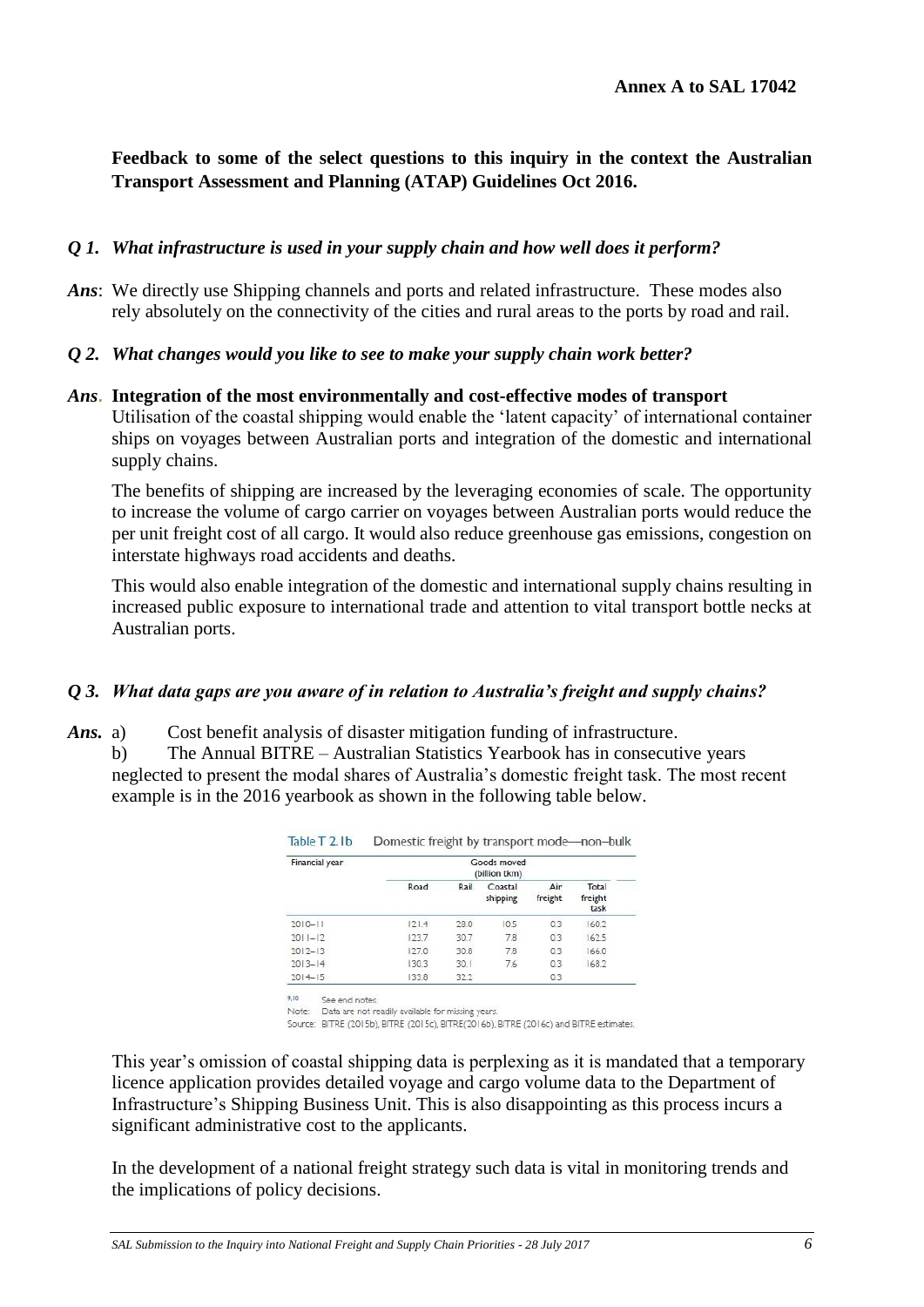### *Q 4. In your view, is Australia's freight system internationally competitive?*

No.

### *Q 5. What are the key indicators which tell us this?*

Effective modes of transport—including quality roads, railroads, and ports enable businesses to get their goods and services to market in a secure and timely manner. On these measures, the World Economic Forum's 2014/15 Global Competitiveness Report ranked Australia's railroads, ports and roads was ranked at 32nd, 38th and 43rd, respectively.

Another key indicator is the Liner Shipping Connectivity Index (LSCI) which demonstrates that Australia has quite a bit of ground to make up. The LSCI is published by the United Nations Conference on Trade and Development (UNCTAD) in its annual Review of Maritime Transport and in 2016 ranked Australia at 50th place.

### *Q 6. Are regulatory factors affecting productivity for your business? How could this be improved?*

- a) Yes. Productivity will be improved if the *Coastal Trading Act (Revitalising Australian Shipping) Act 2012* is amended by the *Shipping Legislation Amendment Bill 2015*.
- b) Refer to Q.3
- c) Better access for high productivity vehicles to the cities and ports.

### *Q 7. What are the key issues for freight in Australia's major cities? What are the critical last mile issues you face in urban areas?*

Traffic congestion in the major cities. Hyper-efficient port connectivity is an opportunity to prioritise a holistic approach that accounts for all interactions within the transport system as well as with closely related systems (e.g. land use, environment) to provide economic, social and environmental outcomes.

Better connectivity with the ports coupled with efficient stevedoring practices reduces dwell of containers which in turn reduces the average dwell time of ships in port.

Connectivity is relevant performance indicator for port authorities [\(de Langen et al. 2007\)](https://jshippingandtrade.springeropen.com/articles/10.1186/s41072-016-0008-0#CR5). Ports create value by connecting shippers and consumers in the hinterland of a port with overseas markets and products. The better the connectivity of a port, the more value it creates for its users.

### *Q 8. How can Australia's urban networks better prioritise passenger and freight services in the most effective manner possible?*

The development of dedicated freight rail lines from intermodal terminals direct to the port is the only way to deconflict passenger and freight – this is an investment that must be done now. Freight rail corridors need to be preserved and protected from urban encroachment.

Utilising coastal shipping and investing the money saved in to urban networks coupled with off peak access of heavy vehicles for freight movements in urban areas.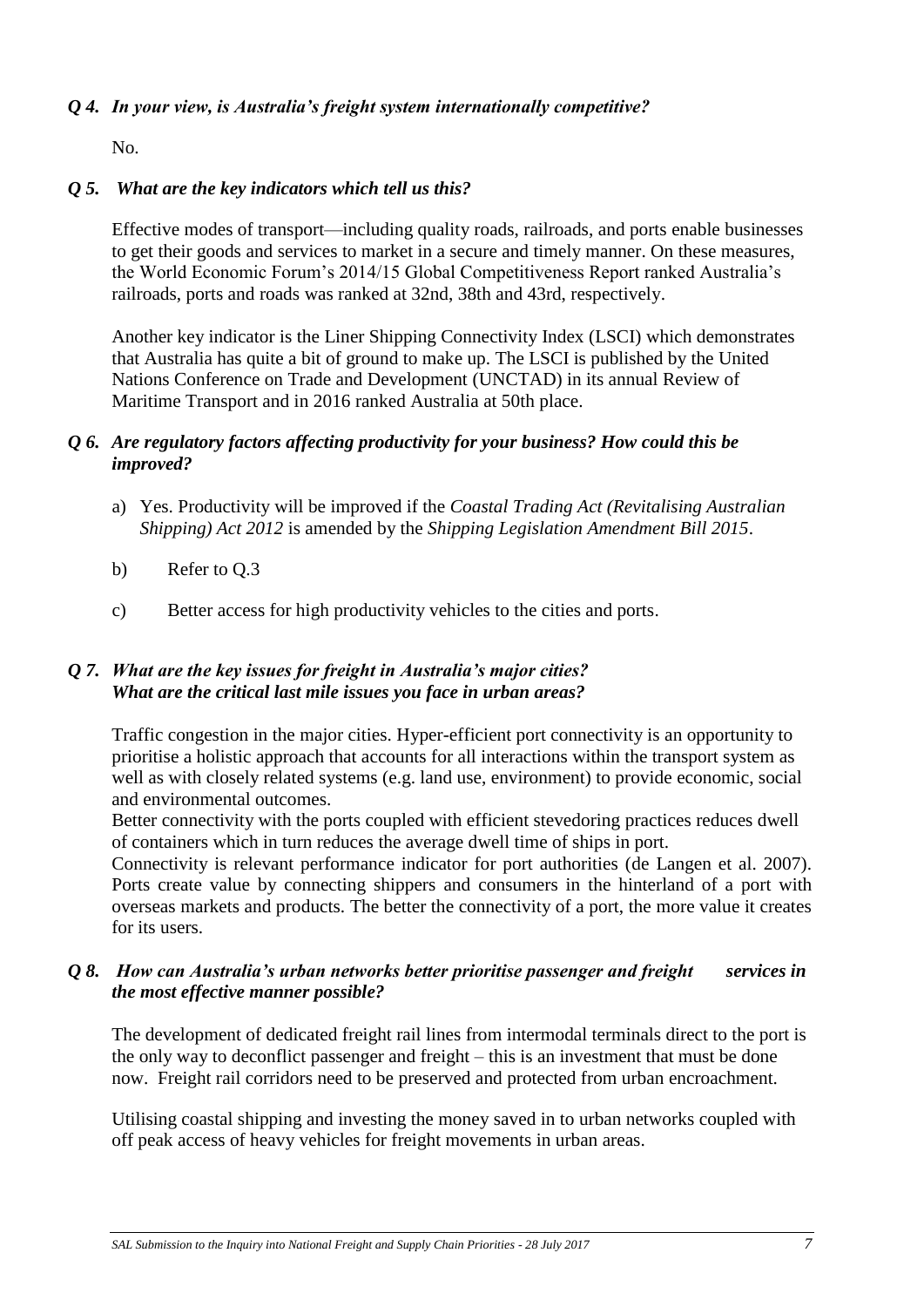### *Q 9. How are our cities and supply chains being impacted by changing consumer behaviours such as online shopping?*

The increasing ability to deliver from warehouses directly to the customers provide the opportunity for greater consolidation of supply chain hubs and leveraging economies of scale. From a shipping perspective the customers for imports are becoming more diverse with more containers being packed at overseas consolidation depots and shipped direct to retail stores rather than goods being send to national distribution centres and then being unpacked and consolidated locally for store delivery.

### *Q 10. Do you face, or expect in the future to face, problems moving your freight through Australian air, land or sea ports?*

Yes.

Rail connectivity to ports handling bulk ports is inadequate especially for city ports such as Brisbane.

Landside port connectivity is not good enough to support competition between container ports.

Absence of a national strategic approach to the provision of container port connectivity infrastructure reduces exporters choices and competition between ports.

Competition provided by greater choice for customers should reduce the cost of imported goods and increase the competitiveness of export industries. Given that Australian ports are an essential link in the economy, providing choice for their users and customers is vital; however, providing this choice is challenging as Australian container ports are centrally located on a state by state basis, largely immobile and isolated by long distances. The level of port connectivity in Australian has a significant impact on the choices offered to port users and customers and on competitiveness. What Australia needs is to extend this framework to establish an index to monitor port connectivity. This would give clarity to the changing nature of competition, the level of competition, and be a step towards promoting greater competition between ports in Australia.

## *Q 11.How can Australia's maritime channels be appropriately maintained and able to accommodate bigger ships?*

Appropriate maintenance is justified for accommodating of bigger ships when supported by the best available data and information (quantitative and qualitative, objective and subjective) to serve optimising Australia's freight task. When the national landside transport network can accommodate and facilitate very high capacity ships (>10,000 TEU) the benefits of the economies of scale for bigger ships will not be gained.

The 2016 UNCTAD report identifies three policy areas (which make excellent priorities for Australia's freight and supply chain priorities) to increase a networks ability to accommodate larger ships:

- widen the port hinterland;
- ensure competitive markets; and
- fulfil liner shipping demand for efficient and modern ports

## *Q 12.How are other countries dealing with the landside implications related to distributing cargo from bigger ships?*

Utilising feeder vessels in hub and spoke model. Improving port connectivity for rail services direct to port or road services with freeway access direct to ports. Some ports use a barge transport system using river systems.